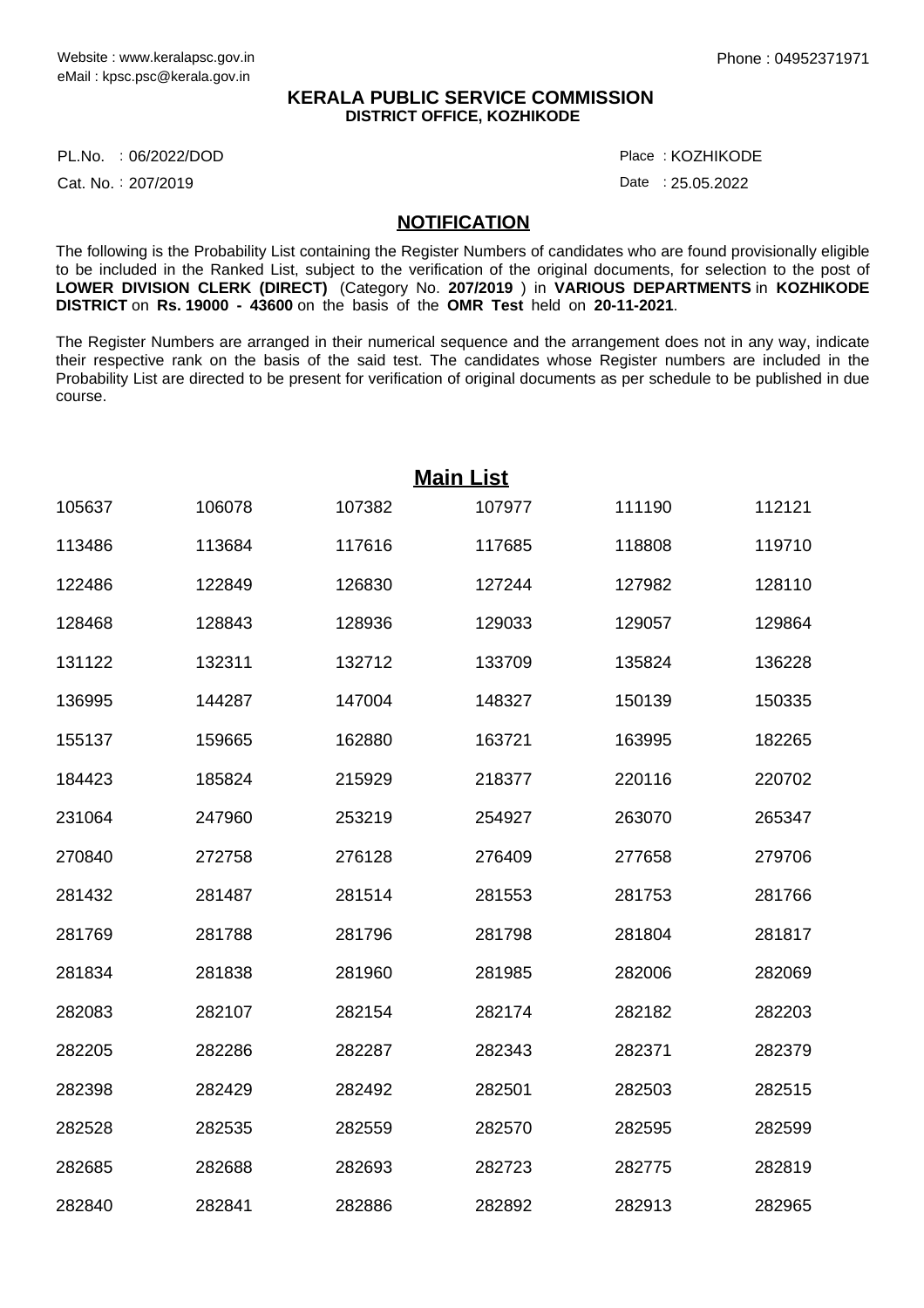| 282969 | 282974 | 283029 | 283030 | 283121 | 283128 |
|--------|--------|--------|--------|--------|--------|
| 283173 | 283183 | 283217 | 283236 | 283251 | 283276 |
| 283277 | 283292 | 283319 | 283370 | 283400 | 283405 |
| 283422 | 283439 | 283448 | 283535 | 283583 | 283593 |
| 283600 | 283609 | 283614 | 283622 | 283664 | 283680 |
| 283719 | 283727 | 283736 | 283741 | 283768 | 283861 |
| 283868 | 283878 | 283890 | 283910 | 284015 | 284084 |
| 284127 | 284142 | 284157 | 284301 | 284302 | 284307 |
| 284357 | 284382 | 284383 | 284391 | 284403 | 284446 |
| 284455 | 284493 | 284597 | 284608 | 284611 | 284614 |
| 284620 | 284629 | 284631 | 284645 | 284660 | 284663 |
| 284671 | 284675 | 284678 | 284740 | 284742 | 284752 |
| 284760 | 284800 | 284870 | 284876 | 284890 | 284927 |
| 285026 | 285028 | 285043 | 285089 | 285094 | 285107 |
| 285180 | 285225 | 285226 | 285274 | 285289 | 285299 |
| 285306 | 285311 | 285326 | 285336 | 285384 | 285397 |
| 285426 | 285435 | 285441 | 285447 | 285468 | 285508 |
| 285510 | 285511 | 285620 | 285682 | 285706 | 285709 |
| 285742 | 285747 | 285748 | 285800 | 285827 | 285832 |
| 285835 | 285876 | 285879 | 285888 | 285963 | 286060 |
| 286091 | 286119 | 286171 | 286190 | 286273 | 286286 |
| 286357 | 286378 | 286394 | 286400 | 286411 | 286423 |
| 286434 | 286449 | 286462 | 286465 | 286481 | 286504 |
| 286541 | 286548 | 286580 | 286598 | 286622 | 286638 |
| 286699 | 286765 | 286778 | 286793 | 286806 | 286887 |
| 286893 | 286898 | 286916 | 286934 | 286974 | 286976 |
| 286979 | 287011 | 287055 | 287102 | 287138 | 287168 |
| 287200 | 287261 | 287280 | 287311 | 287345 | 287350 |
| 287354 | 287381 | 287395 | 287411 | 287453 | 287498 |
| 287499 | 287576 | 287616 | 287634 | 287662 | 287777 |
| 287785 | 287823 | 287845 | 287866 | 287891 | 287914 |
| 287929 | 287930 | 287932 | 287961 | 287970 | 287987 |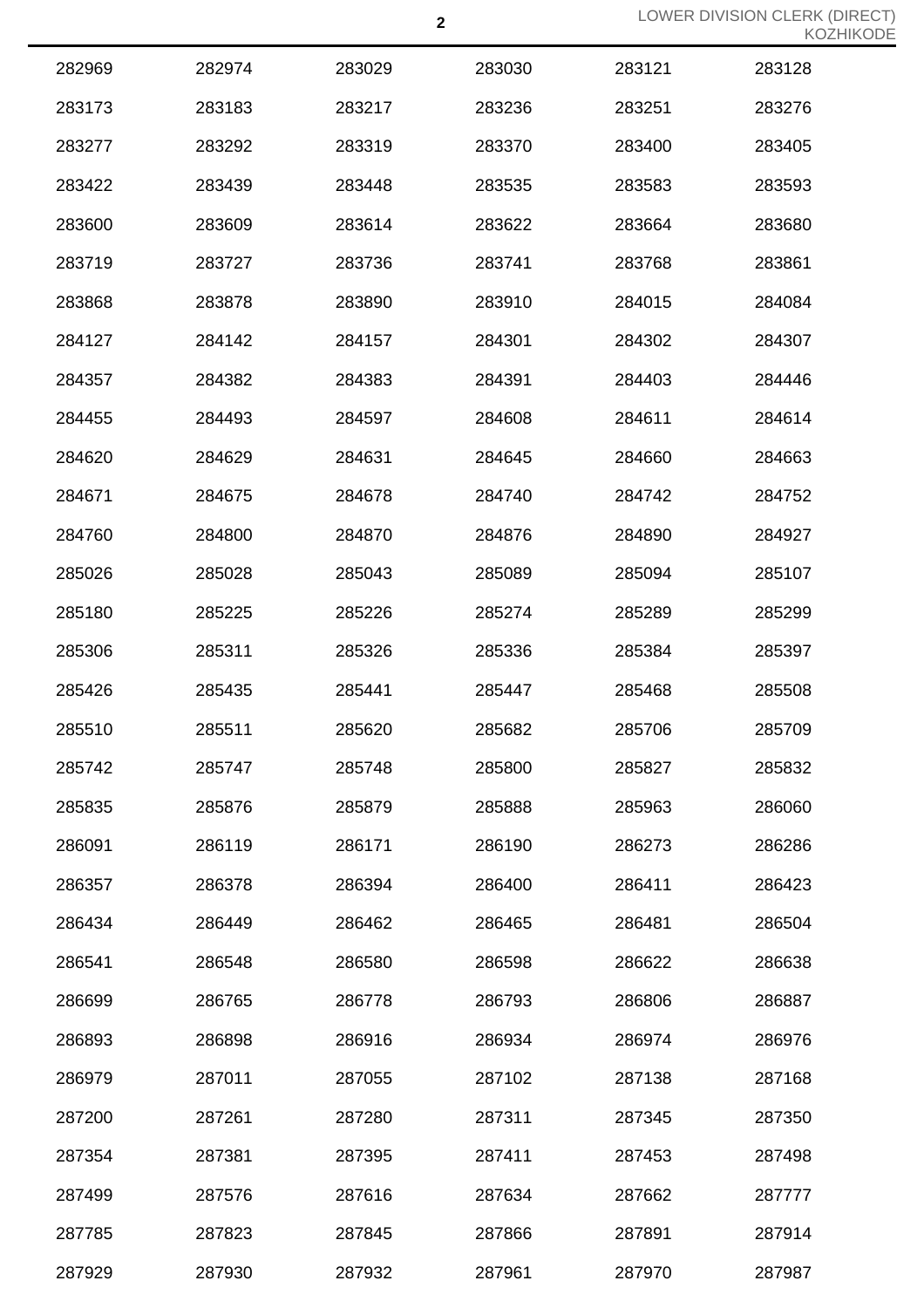| 288001 | 288002 | 288007       | 288009          | 288060 | 288089 |
|--------|--------|--------------|-----------------|--------|--------|
| 288116 | 288147 | 288175       | 288229          | 288270 | 288434 |
| 288455 | 288485 | 288501       | 288550          | 288559 | 288564 |
| 288691 | 288694 | 288716       | 288736          | 288744 | 288767 |
| 288774 | 288857 | 288869       | 288886          | 288905 | 288938 |
| 288964 | 289022 | 289023       | 289042          | 289154 | 289184 |
| 289222 | 289264 | 289308       | 289365          | 289390 | 289422 |
| 289457 | 289479 | 289488       | 289490          | 289516 | 289542 |
| 289546 | 289556 | 289597       | 289632          | 289681 | 289687 |
| 289689 | 289694 | 289698       | 289727          | 289729 | 289733 |
| 289785 | 289796 | 289890       | 290002          | 290006 | 290021 |
| 290066 | 290072 | 290099       | 290159          | 290169 | 290190 |
| 290205 | 290222 | 290239       | 290265          | 290266 | 290280 |
| 290313 | 290334 | 290338       | 290351          | 290490 | 290512 |
| 290531 | 290564 | 290569       | 290576          | 290627 | 290648 |
| 290679 | 290696 | 290726       | 290815          | 290828 | 290851 |
| 290856 | 290905 | 290922       | 290941          | 290948 | 290989 |
| 291058 | 291086 | 291123       | 291135          | 291211 | 291218 |
| 291242 | 291248 | 291252       | 291264          | 291289 | 291300 |
| 291301 | 291314 | 291323       | 291330          | 291389 | 291435 |
| 291488 | 291511 | 291517       | 291566          | 291604 | 291612 |
| 291641 | 291652 | 291668       | 291676          | 291705 | 291715 |
| 291756 | 291759 | 291767       | 291769          | 291783 | 291799 |
| 291806 | 291827 | 291848       | 291862          | 291891 | 291894 |
| 291906 | 291952 | 291962       | 291972          | 292012 | 292016 |
| 292047 | 292055 | 292070       | 292078          | 292115 | 292128 |
| 292150 | 292160 | 292191       | 292224          | 292233 | 292261 |
| 292327 | 292350 | 292415       | 292431          | 292538 | 292543 |
| 292545 | 292574 | 292575       | 292597          | 292609 | 292614 |
| 292623 | 292628 | 292667 DA-LV | 292748 DA-LD/CP | 292836 | 292842 |
| 292855 | 292877 | 292889       | 292942          | 292959 | 292961 |
| 292963 | 292994 | 293043       | 293104          | 293111 | 293112 |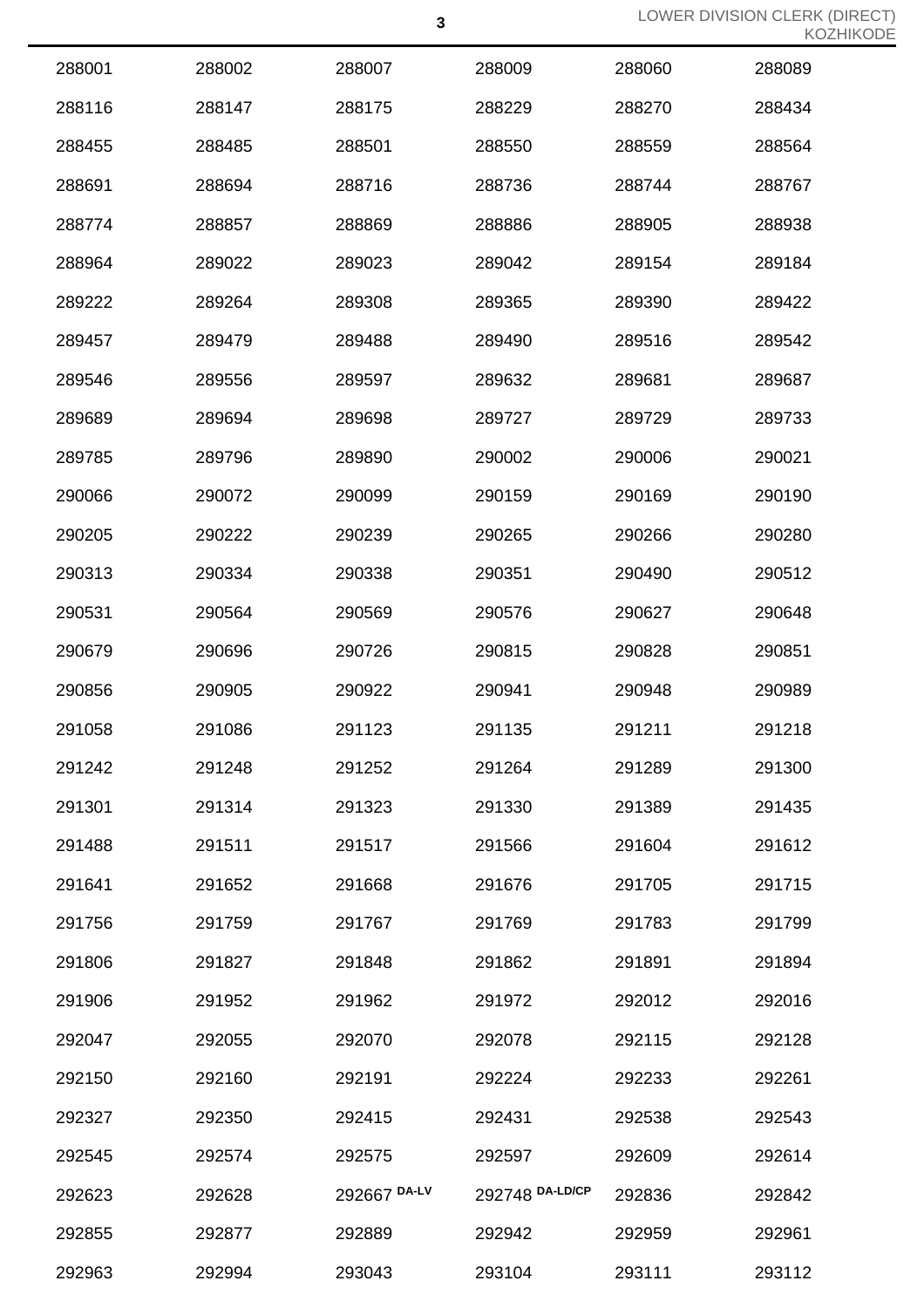| 293140 | 293141 | 293157 | 293164 | 293221 | 293225 |
|--------|--------|--------|--------|--------|--------|
| 293243 | 293313 | 293320 | 293356 | 293368 | 293383 |
| 293393 | 293409 | 293440 | 293451 | 293460 | 293463 |
| 293482 | 293498 | 293514 | 293556 | 293560 | 293596 |
| 293616 | 293619 | 293622 | 293675 | 293704 | 293707 |
| 293719 | 293731 | 293760 | 293765 | 293774 | 293793 |
| 293805 | 293835 | 293869 | 293894 | 293913 | 293916 |
| 293920 | 293924 | 293951 | 293954 | 293960 | 293966 |
| 293977 | 293988 | 294001 | 294032 | 294038 | 294046 |
| 294049 | 294054 | 294079 | 294080 | 294133 | 294160 |
| 294189 | 294222 | 294258 | 294296 | 294300 | 294359 |
| 294366 | 294374 | 294405 | 294450 | 294471 | 294488 |
| 294515 | 294516 | 294518 | 294587 | 294606 | 294637 |
| 294639 | 294645 | 294676 | 294683 | 294696 | 294711 |
| 294823 | 294842 | 294847 | 294899 | 294913 | 294969 |
| 294983 | 294985 | 294999 | 295018 | 295020 | 295085 |
| 295087 | 295114 | 295119 | 295128 | 295151 | 295213 |
| 295218 | 295248 | 295249 | 295264 | 295277 | 295292 |
| 295305 | 295317 | 295390 | 295444 | 295473 | 295489 |
| 295492 | 295510 | 295520 | 295525 | 295551 | 295592 |
| 295598 | 295658 | 295694 | 295717 | 295737 | 295747 |
| 295752 | 295756 | 295785 | 295799 | 295832 | 295838 |
| 295860 | 295893 | 295908 | 295960 | 295965 | 295979 |
| 295985 | 296014 | 296019 | 296030 | 296038 | 296042 |
| 296072 | 296085 | 296121 | 296141 | 296142 | 296146 |
| 296149 | 296153 | 296162 | 296208 | 296216 | 296230 |
| 296244 | 296270 | 296274 | 296291 | 296296 | 296302 |
| 296312 | 296416 | 296450 | 296473 | 296484 | 296531 |
| 296566 | 296576 | 296584 | 296595 | 296655 | 296665 |
| 296672 | 296682 | 296710 | 296742 | 296764 | 296775 |
| 296823 | 296886 | 296928 | 296948 | 296956 | 297104 |
| 297170 | 297203 | 297217 | 297236 | 297268 | 297316 |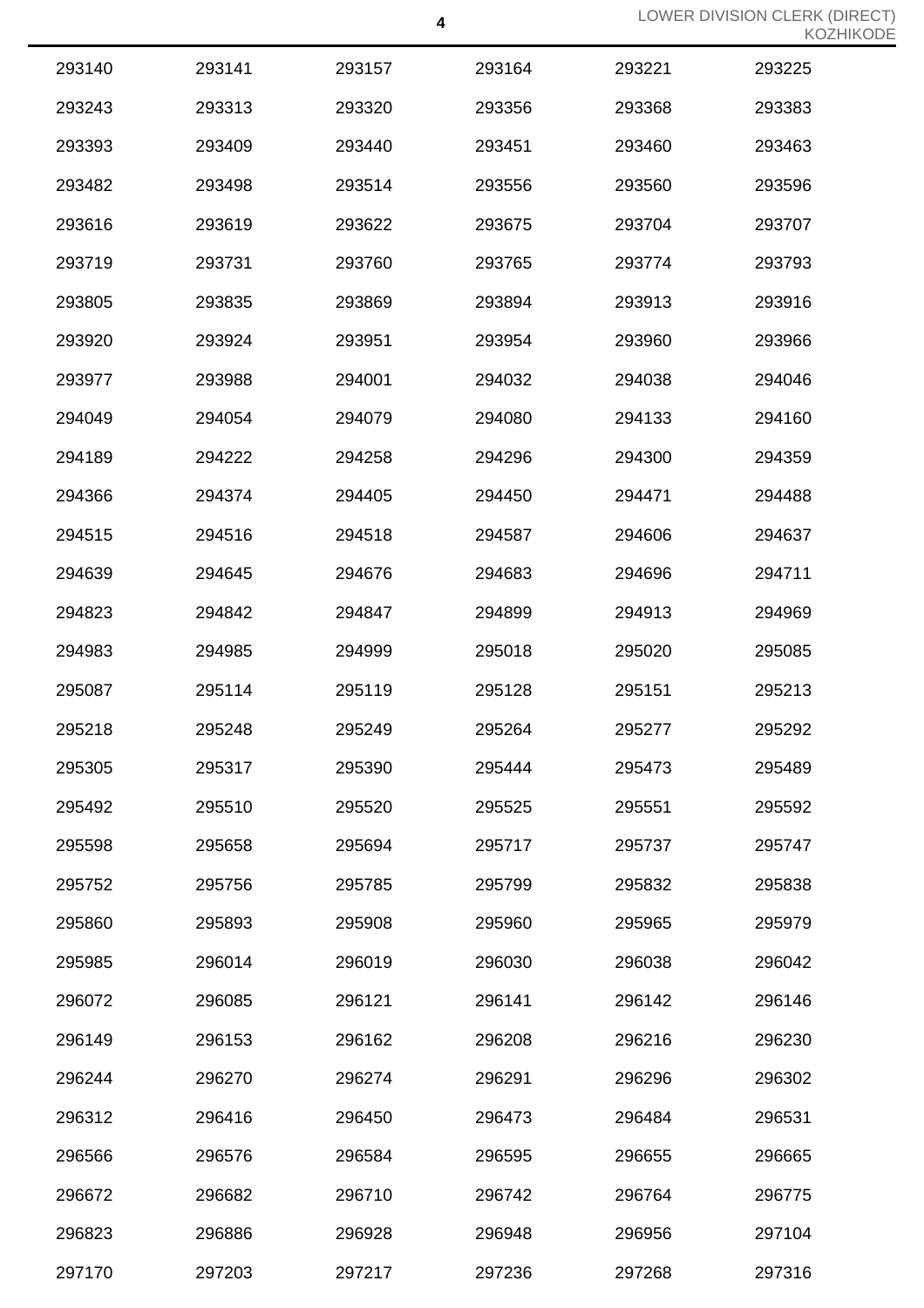|        |        |        |        |        | $\sqrt{2}$ |
|--------|--------|--------|--------|--------|------------|
| 297358 | 297398 | 297462 | 297483 | 297503 | 297528     |
| 297620 | 297636 | 297669 | 297691 | 297709 | 297726     |
| 297759 | 297780 | 297781 | 297782 | 297822 | 297839     |
| 297898 | 297918 | 297973 | 297982 | 298053 | 298063     |
| 298083 | 298110 | 298141 | 298144 | 298170 | 298232     |
| 298283 | 298339 | 298370 | 298374 | 298433 | 298441     |
| 298471 | 298487 | 298524 | 298562 | 298590 | 298603     |
| 298658 | 298661 | 298687 | 298734 | 298735 | 298755     |
| 298764 | 298775 | 298778 | 298799 | 298817 | 298824     |
| 298925 | 298937 | 298950 | 299092 | 299097 | 299107     |
| 299129 | 299166 | 299170 | 299173 | 299197 | 299220     |
| 299225 | 299260 | 299266 | 299281 | 299285 | 299290     |
| 299326 | 299349 | 299381 | 299398 | 299407 | 299515     |
| 299565 | 299582 | 299623 | 299649 | 299668 | 299687     |
| 299736 | 299774 | 299775 | 299787 | 299815 | 299853     |
| 299904 | 299930 | 299945 | 299974 | 299976 | 300004     |
| 300010 | 300070 | 300101 | 300116 | 300159 | 300269     |
| 300281 | 300287 | 300291 | 300360 | 300390 | 300429     |
| 300487 | 300502 | 300592 | 300650 | 300659 | 300670     |
| 300694 | 300723 | 300732 | 300779 | 300806 | 300822     |
| 300834 | 300936 | 300988 | 301013 | 301026 | 301034     |
| 301045 | 301127 | 301134 | 301147 | 301164 | 301191     |
| 301200 | 301238 | 301289 | 301290 | 301310 | 301342     |
| 301359 | 301371 | 301382 | 301419 | 301445 | 301454     |
| 301465 | 301471 | 301475 | 301530 | 301602 | 301642     |
| 301660 | 301665 | 301678 | 301735 | 301741 | 301747     |
| 301748 | 301763 | 301773 | 301825 | 301828 | 301829     |
| 301842 | 301845 | 301849 | 301864 | 301889 | 301896     |
| 301916 | 301927 | 301928 | 301968 | 301993 | 302060     |
| 302108 | 302144 | 302149 | 302161 | 302192 | 302195     |
| 302197 | 302221 | 302242 | 302280 | 302300 | 302308     |
| 302322 | 302328 | 302337 | 302347 | 302350 | 302374     |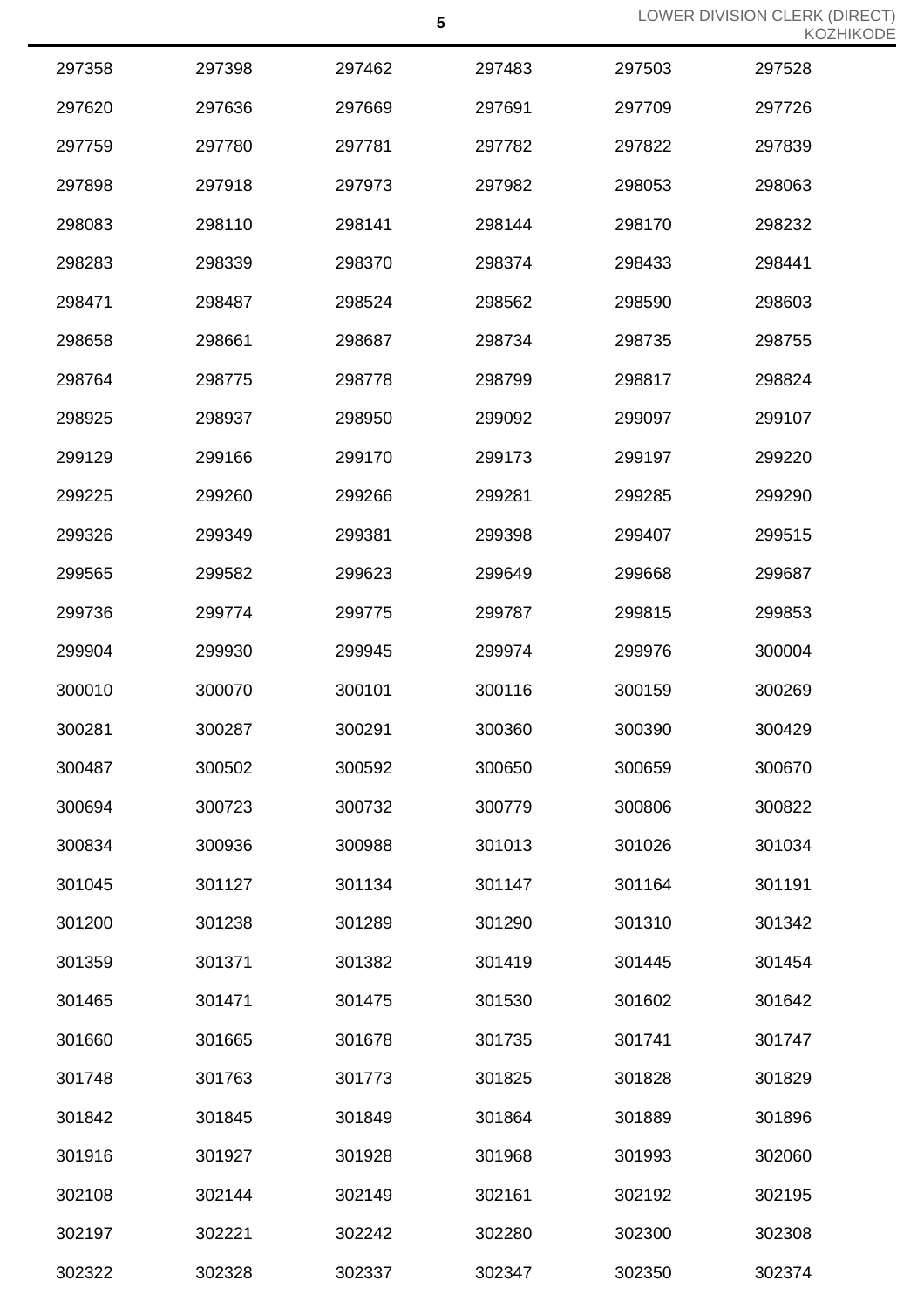| 302379 | 302395 | 302441 | 302454 | 302478 | 302481 |
|--------|--------|--------|--------|--------|--------|
| 302496 | 302532 | 302589 | 302646 | 302676 | 302687 |
| 302732 | 302746 | 302763 | 302770 | 302780 | 302794 |
| 302795 | 302841 | 302845 | 302848 | 302877 | 302887 |
| 302909 | 302911 | 302922 | 302933 | 302935 | 302960 |
| 303009 | 303031 | 303158 | 303184 | 303200 | 303240 |
| 303271 | 303289 | 303299 | 303347 | 303348 | 303350 |
| 303354 | 303363 | 303374 | 303383 | 303386 | 303395 |
| 303404 | 303408 | 303416 | 303437 | 303448 | 303488 |
| 303493 | 303531 | 303539 | 303570 | 303591 | 303618 |
| 303646 | 303655 | 303702 | 303722 | 303734 | 303803 |
| 303804 | 303808 | 303821 | 303825 | 303836 | 303852 |
| 303853 | 303863 | 303893 | 303917 | 303931 | 303959 |
| 303972 | 303976 | 303994 | 304003 | 304005 | 304012 |
| 304019 | 304048 | 304054 | 304060 | 304066 | 304474 |
| 306043 | 306266 | 306566 | 310552 | 310616 | 310646 |
| 310865 | 311341 | 312367 | 312975 | 313404 | 313972 |
| 315375 | 319806 | 320008 |        |        |        |

## **Supplementary List Ezhava/Thiyya/Billava**

| 115544 | 128877 | 155622 | 238246 | 259784 | 277283 |
|--------|--------|--------|--------|--------|--------|
| 279924 | 281506 | 281550 | 281607 | 281708 | 281742 |
| 282232 | 282328 | 282345 | 282376 | 282566 | 282630 |
| 282655 | 282849 | 282860 | 282966 | 283136 | 283220 |
| 283225 | 283246 | 283305 | 283635 | 283706 | 283737 |
| 283828 | 283879 | 284151 | 284229 | 284314 | 284366 |
| 284416 | 284558 | 284640 | 284709 | 284806 | 285081 |
| 285270 | 285387 | 285438 | 285732 | 285784 | 286004 |
| 286011 | 286068 | 286247 | 286470 | 286546 | 286651 |
| 286677 | 286923 | 287028 | 287325 | 287414 | 287525 |
| 287751 | 287791 | 288042 | 288070 | 288109 | 288153 |
| 288185 | 288193 | 288251 | 288356 | 288430 | 288435 |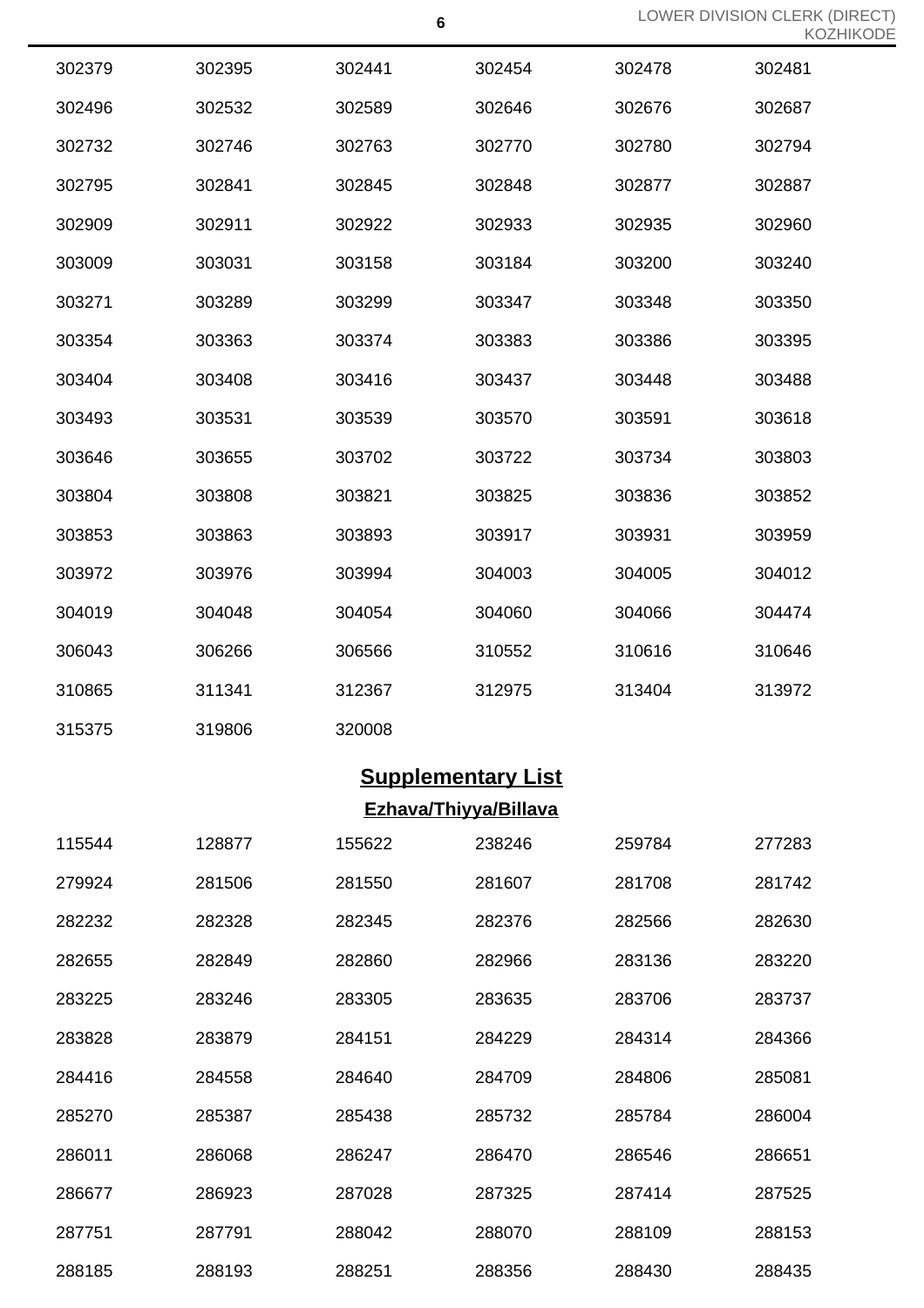| 288465 | 288473 | 288650 | 288653                 | 288780 | 289004 |
|--------|--------|--------|------------------------|--------|--------|
| 289058 | 289072 | 289073 | 289130                 | 289245 | 289284 |
| 289509 | 289547 | 289558 | 289567                 | 289732 | 289767 |
| 289888 | 289904 | 289931 | 289988                 | 289998 | 290198 |
| 290234 | 290237 | 290339 | 290411                 | 290479 | 290676 |
| 290685 | 290747 | 290802 | 290869                 | 290910 | 290990 |
| 291095 | 291133 | 291360 | 291377                 | 291614 | 291619 |
| 291725 | 291838 | 291846 | 291922                 | 291949 | 291981 |
| 292122 | 292245 | 292467 | 292478                 | 292494 | 292551 |
| 292613 | 292906 | 292950 | 293027                 | 293113 | 293273 |
| 293513 | 294153 | 294236 | 294327                 | 294444 | 294472 |
| 294583 | 294651 | 294653 | 294758                 | 294888 | 294929 |
| 294960 | 295067 | 295134 | 295153                 | 295155 | 295158 |
| 295175 | 295197 | 295263 | 295341                 | 295550 | 296088 |
| 296210 | 296264 | 296267 | 296508                 | 296537 | 296573 |
| 297274 | 297331 | 297409 | 297549                 | 297577 | 297604 |
| 297629 | 297673 | 297674 | 297768                 | 297889 | 297976 |
| 297999 | 298010 | 298366 | 298368                 | 298581 | 298586 |
| 298593 | 298725 | 298823 | 298892                 | 298916 | 298952 |
| 299152 | 299214 | 299245 | 299364                 | 299512 | 299551 |
| 299560 | 299655 | 299678 | 299683                 | 299731 | 299825 |
| 299929 | 299951 | 300061 | 300174                 | 300342 | 300459 |
| 300531 | 300672 | 300743 | 301019                 | 301087 | 301328 |
| 301353 | 301391 | 301670 | 301974                 | 302016 | 302101 |
| 302169 | 302380 | 302470 | 302666                 | 303026 | 303111 |
| 303112 | 303236 | 303390 | 303572                 | 303584 | 303679 |
| 303703 | 303745 | 303749 | 307754                 | 307890 | 310490 |
|        |        |        | <b>Scheduled Caste</b> |        |        |
| 101197 | 101631 | 103848 | 109917                 | 121270 | 128550 |
| 138600 | 151731 | 187499 | 219859                 | 229976 | 252560 |
| 254470 | 256646 | 257118 | 261393                 | 263022 | 274603 |
| 275230 | 281480 | 281662 | 281693                 | 281747 | 281757 |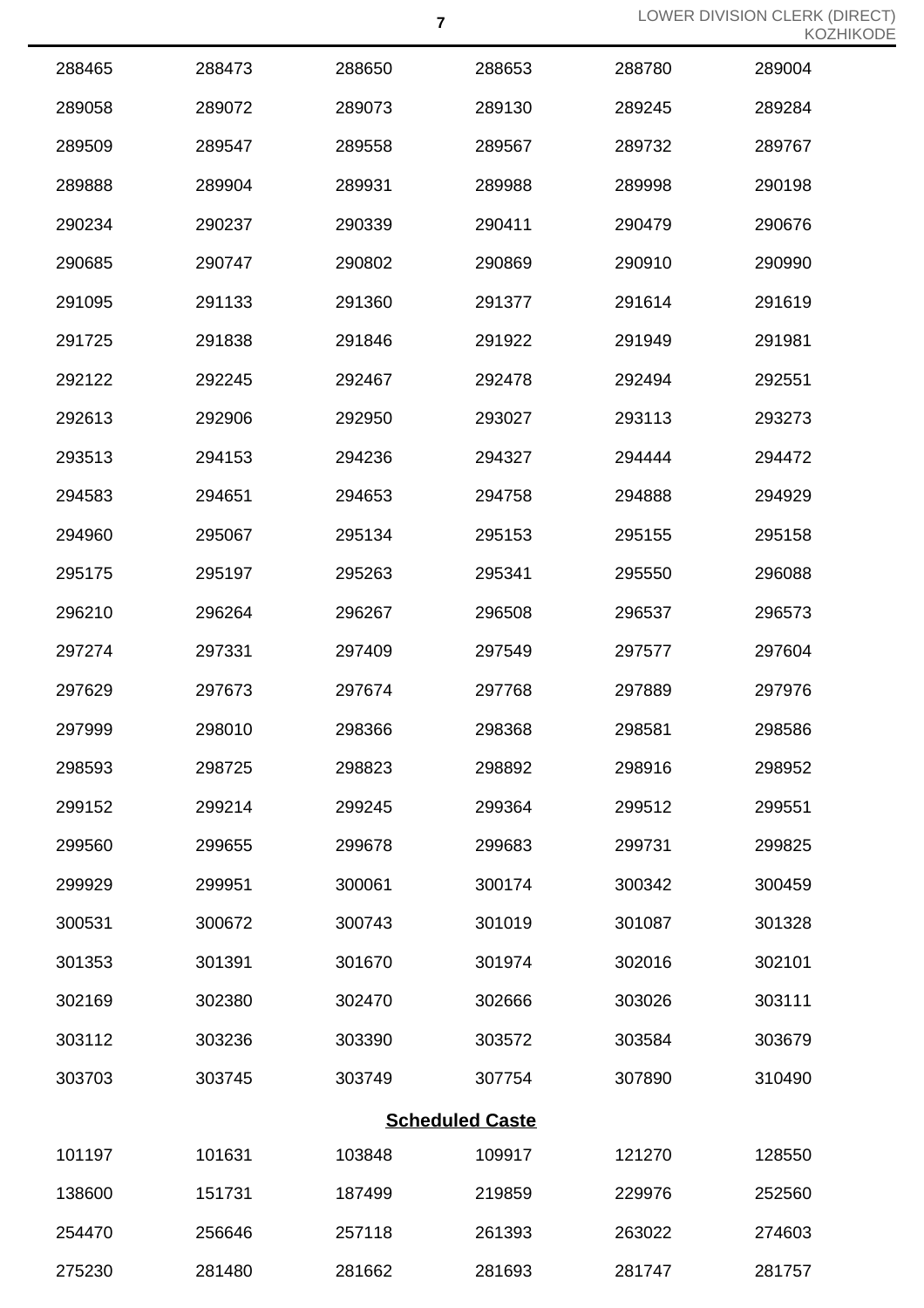|        |        |        | 8                      |              | LOWER DIVISION CLERK (I<br>KOZ |
|--------|--------|--------|------------------------|--------------|--------------------------------|
| 282507 | 282600 | 282874 | 283179                 | 283274       | 283282                         |
| 283799 | 283875 | 284012 | 284181                 | 284263       | 284460                         |
| 284625 | 284638 | 284833 | 285237                 | 285240       | 285308                         |
| 285517 | 285796 | 285887 | 285969                 | 286014       | 286223                         |
| 286304 | 286723 | 286801 | 286845                 | 287205       | 287213                         |
| 287236 | 287423 | 287501 | 287607                 | 287877       | 288208                         |
| 288318 | 288762 | 288820 | 288989                 | 289383       | 289487                         |
| 289561 | 289802 | 290560 | 290808                 | 291690       | 292601                         |
| 292895 | 293058 | 293080 | 293193                 | 293263       | 293488                         |
| 293566 | 294877 | 295100 | 295462                 | 295583       | 295591                         |
| 295600 | 295733 | 295770 | 295834                 | 296055       | 296275                         |
| 296289 | 296605 | 296617 | 296727                 | 296921       | 296993                         |
| 297044 | 297116 | 297708 | 298517                 | 298656       | 298726                         |
| 298760 | 298909 | 299040 | 299331                 | 299351       | 299362                         |
| 300195 | 300325 | 300385 | 300414                 | 300440       | 300950                         |
| 301202 | 301620 | 301706 | 302097                 | 302102       | 302417                         |
| 302523 | 302673 | 302982 | 303262                 | 303343       | 303419                         |
| 303424 | 303467 | 303725 | 303797                 | 303827       | 303830                         |
| 316368 | 326056 |        |                        |              |                                |
|        |        |        | <b>Scheduled Tribe</b> |              |                                |
| 100495 | 196456 | 218905 | 271692                 | 281866       | 282653                         |
| 282999 | 283747 | 283936 | 284389                 | 284835       | 286370                         |
| 287323 | 287587 | 290054 | 290530                 | 291273       | 291521                         |
| 291522 | 292387 | 295163 | 295569                 | 295575       | 296207                         |
| 296758 | 296833 | 299577 | 299841                 | 300223       | 300993                         |
| 301669 | 303314 | 303398 | 304298                 | 304316       | 304511                         |
| 304590 | 304622 | 304626 | 304703                 | 304872       | 305054                         |
| 305213 | 305359 | 305415 | 305462                 | 305556       | 305726                         |
| 305782 | 305793 | 305815 | 305941                 | 305948       | 306016                         |
| 306247 | 306250 | 306321 | 306384 DA-LD/CP        | 306456       | 306490                         |
| 306724 | 306762 | 306800 | 306814                 | 306882 DA-LV | 307042                         |
| 307122 | 307128 | 307353 | 307495                 | 307576       | 307586                         |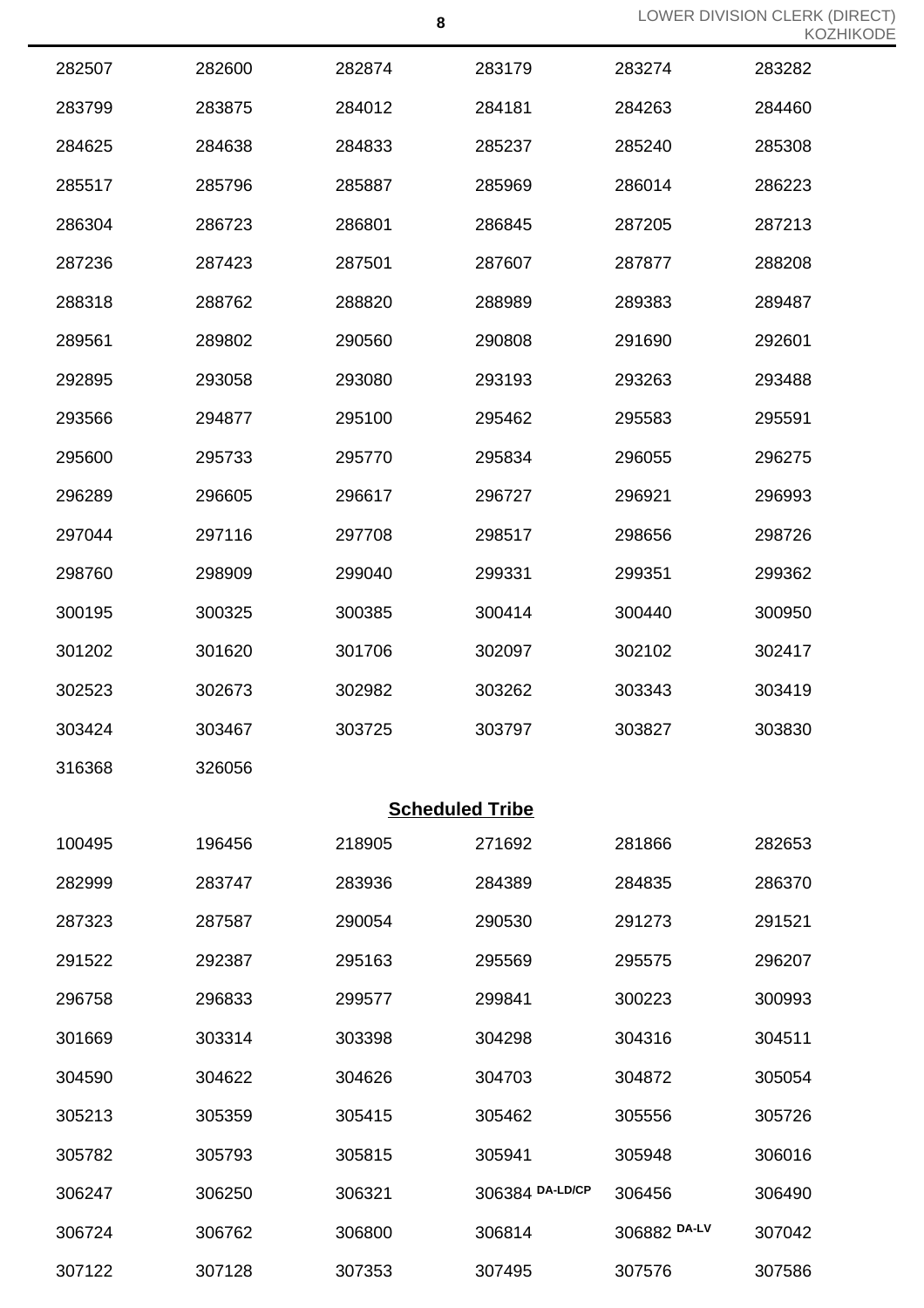| 307951 | 308069 | 308320        | 308446          | 308546 | 308747 |
|--------|--------|---------------|-----------------|--------|--------|
| 308949 | 308950 | 309009        | 309036          | 309038 | 309153 |
| 309270 | 309372 | 309381        | 309648          | 309873 | 310164 |
| 310218 | 310380 | 310392        | 310483          | 310559 | 310731 |
| 310933 | 311086 | 311130        | 311194          | 311409 | 318974 |
| 319481 | 321297 | 321408        | 322530          | 326530 |        |
|        |        | <b>Muslim</b> |                 |        |        |
| 114826 | 176491 | 265057        | 267863          | 268796 | 269146 |
| 273006 | 273294 | 274220        | 274896          | 276368 | 277290 |
| 279682 | 281710 | 281907        | 281949 DA-LD/CP | 281968 | 282070 |
| 282214 | 282385 | 282394        | 282421          | 282800 | 282824 |
| 283159 | 283497 | 283527        | 283607          | 283776 | 283821 |
| 284024 | 284074 | 284109        | 284350          | 284361 | 284394 |
| 284636 | 284662 | 284801        | 284807          | 284893 | 284988 |
| 285006 | 285064 | 285087        | 285092          | 285124 | 285160 |
| 285188 | 285210 | 285233        | 285598          | 285668 | 285745 |
| 285833 | 285866 | 285872        | 285916          | 285931 | 286035 |
| 286149 | 286577 | 286779        | 286888          | 286912 | 286926 |
| 287229 | 287694 | 287819        | 287858          | 288204 | 288315 |
| 288385 | 288422 | 288613        | 288773          | 289054 | 289066 |
| 289109 | 289293 | 289370        | 289453          | 289525 | 289763 |
| 290079 | 290196 | 290357        | 290366          | 290376 | 290449 |
| 290553 | 290652 | 290777        | 290781          | 290844 | 291099 |
| 291178 | 291250 | 291256        | 291310          | 291782 | 291874 |
| 291997 | 292071 | 292086        | 292844          | 292893 | 292976 |
| 292990 | 293048 | 293246        | 293255          | 293331 | 293577 |
| 293891 | 293934 | 294004        | 294135          | 294167 | 294177 |
| 294247 | 294249 | 294301        | 294309          | 294392 | 294550 |
| 294806 | 294870 | 294874        | 294923          | 294992 | 295093 |
| 295161 | 295186 | 295374        | 295701          | 295822 | 295998 |
| 296093 | 296131 | 296152        | 296186          | 296189 | 296239 |
| 296483 | 296643 | 296766        | 296882          | 297106 | 297183 |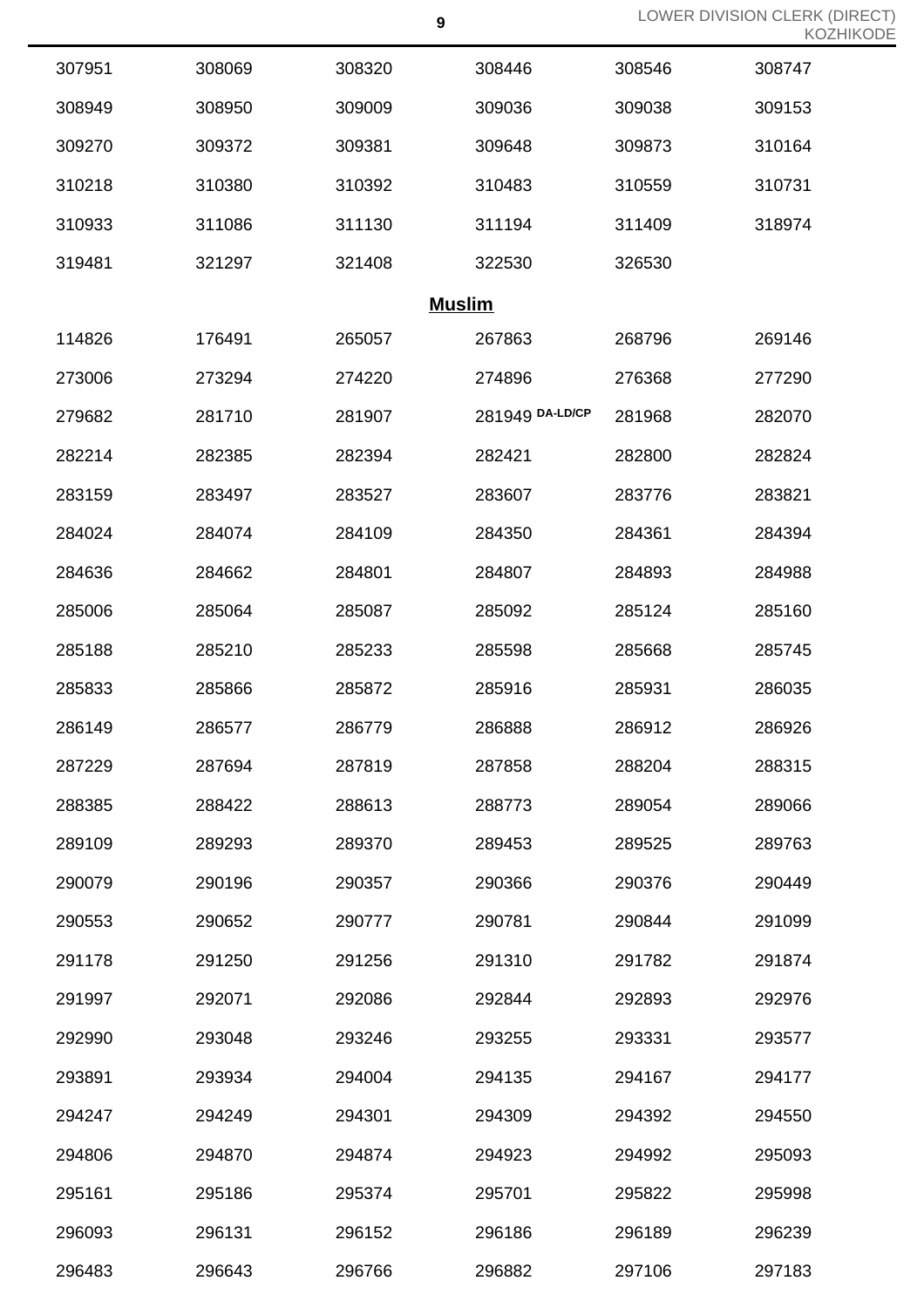| 297534 | 298106 | 298121                     | 298297 | 298384 | 298424 |
|--------|--------|----------------------------|--------|--------|--------|
| 298491 | 298513 | 298768                     | 298805 | 299340 | 299386 |
| 299458 | 299467 | 300071                     | 300085 | 300121 | 300147 |
| 300224 | 300262 | 300504                     | 300865 | 301014 | 301117 |
| 301275 | 301468 | 301494                     | 301555 | 301804 | 301852 |
| 301920 | 302002 | 302019                     | 302041 | 302243 | 302252 |
| 302662 | 303003 | 303034                     | 303062 | 303082 | 303245 |
| 303458 | 303764 | 303839                     | 303841 | 303888 | 303900 |
| 303938 | 303988 |                            |        |        |        |
|        |        | <b>Latin Catholics/A.I</b> |        |        |        |
| 100446 | 101295 | 101804                     | 103913 | 107456 | 107635 |
| 107995 | 108368 | 108481                     | 109436 | 111970 | 114554 |
| 116790 | 116804 | 118711                     | 118938 | 119210 | 120378 |
| 125473 | 126889 | 127735                     | 128258 | 131048 | 131083 |
| 132647 | 135627 | 136289                     | 138066 | 139020 | 139827 |
| 142195 | 142891 | 143071                     | 144958 | 145878 | 150860 |
| 151702 | 152051 | 153284                     | 154601 | 158857 | 159249 |
| 159720 | 162544 | 175130                     | 176553 | 178415 | 179901 |
| 181575 | 182987 | 187680                     | 188818 | 189396 | 211683 |
| 212494 | 215093 | 223136                     | 225914 | 240828 | 282524 |
| 283708 | 286996 | 288119                     | 288159 | 289357 | 290186 |
| 300985 |        |                            |        |        |        |
|        |        | <b>OBC</b>                 |        |        |        |
| 106020 | 253943 | 281715                     | 282511 | 283016 | 283219 |
| 283836 | 283901 | 284124                     | 285591 | 286095 | 286281 |
| 286495 | 287098 | 288415                     | 288668 | 289077 | 290129 |
| 290748 | 290773 | 291269                     | 291291 | 291964 | 292599 |
| 293123 | 293350 | 293815                     | 293895 | 294183 | 294335 |
| 294492 | 294965 | 295388                     | 295846 | 296754 | 297696 |
| 297722 | 298062 | 298334                     | 298409 | 298983 | 299123 |
| 299265 | 299958 | 300788                     | 301028 | 301303 | 302609 |
|        |        |                            |        |        |        |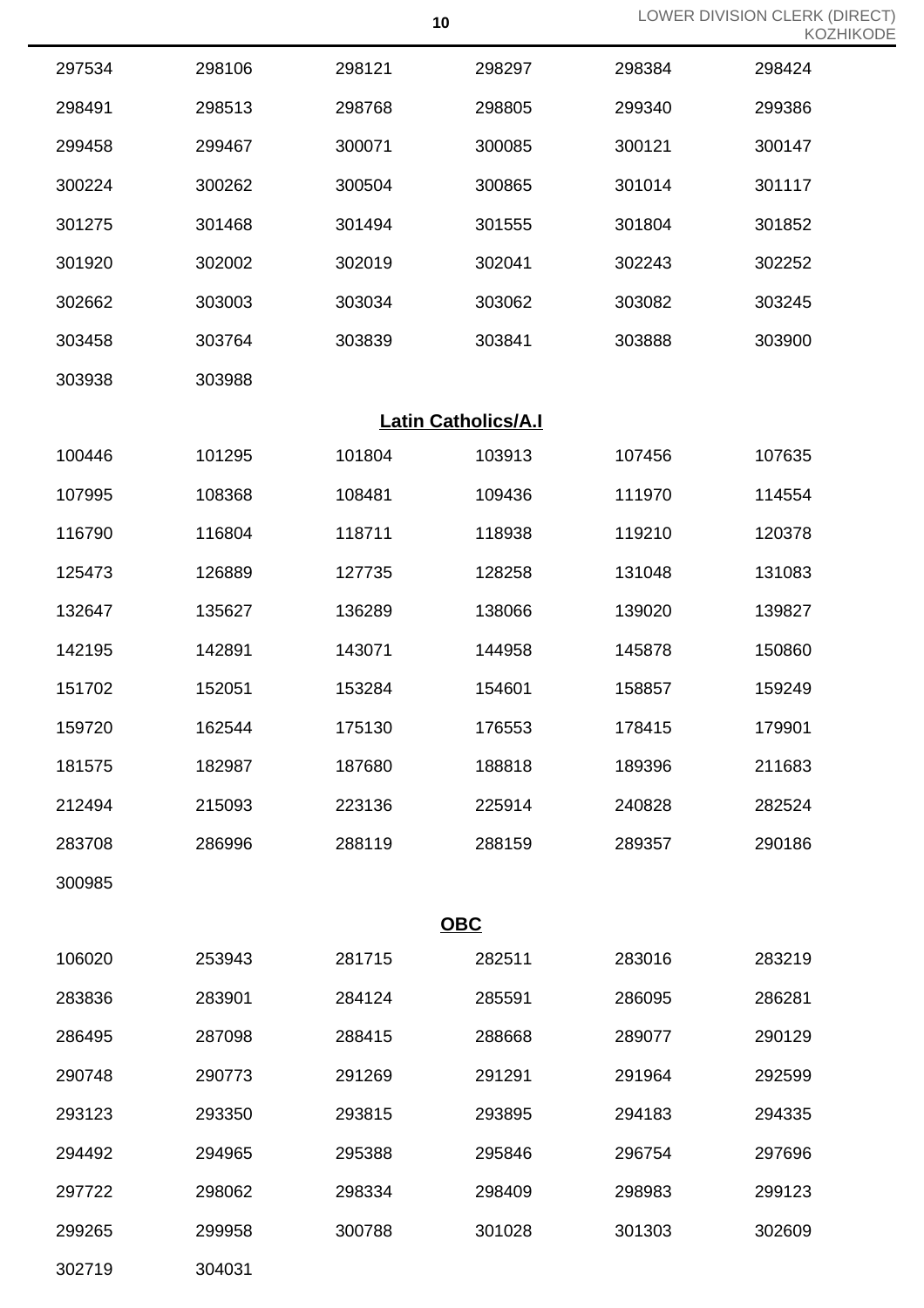| <b>Viswakarma</b> |        |                    |                                                 |        |        |  |  |  |
|-------------------|--------|--------------------|-------------------------------------------------|--------|--------|--|--|--|
| 119696            | 143355 | 151553             | 158957                                          | 169793 | 282338 |  |  |  |
| 282647            | 283478 | 283764             | 284059                                          | 284718 | 286052 |  |  |  |
| 286476            | 287182 | 289107             | 289601                                          | 289894 | 290336 |  |  |  |
| 290495            | 291233 | 291839             | 292555                                          | 293004 | 293349 |  |  |  |
| 293807            | 293825 | 294083             | 294089                                          | 294416 | 294558 |  |  |  |
| 294577            | 294709 | 294790             | 295574                                          | 296611 | 296780 |  |  |  |
| 297053            | 297664 | 298493             | 298596                                          | 298741 | 301118 |  |  |  |
| 301738            | 302266 | 302527             | 303528                                          | 303665 | 305843 |  |  |  |
| 310567            | 314278 |                    |                                                 |        |        |  |  |  |
|                   |        | <b>SIUC Nadar</b>  |                                                 |        |        |  |  |  |
| 103379            | 103749 | 106371             | 108875                                          | 109121 | 117119 |  |  |  |
| 120449            | 120478 | 122906             | 124469                                          | 126236 | 127785 |  |  |  |
| 128647            | 130266 | 132206             | 136835                                          | 287313 |        |  |  |  |
|                   |        |                    | <b>Scheduled Caste Converts to Christianity</b> |        |        |  |  |  |
| 100965            | 116648 | 121947             | 186336                                          | 196191 | 198289 |  |  |  |
| 204923            | 206564 | 206566             | 207628                                          | 219114 | 289369 |  |  |  |
| 295049            | 299838 | 303298             | 311117                                          | 320195 |        |  |  |  |
|                   |        | <b>Dheevara</b>    |                                                 |        |        |  |  |  |
| 225315            | 281508 | 282049             | 282838                                          | 284524 | 286132 |  |  |  |
| 286354            | 286454 | 286987             | 291803                                          | 292513 | 293523 |  |  |  |
| 295384            | 296770 | 298358             | 302561                                          | 302759 |        |  |  |  |
|                   |        | <b>Hindu Nadar</b> |                                                 |        |        |  |  |  |
| 104879            | 108779 | 109758             | 110265                                          | 113972 | 115799 |  |  |  |
| 119439            | 120395 | 123545             | 127685                                          | 129083 | 129611 |  |  |  |
| 132058            | 134237 | 136172             | 136770                                          | 136787 |        |  |  |  |

## **List of Differently Abled Candidates for 3% Reservation**

**Low Vision**

| 219450 DA-LV | 281350 DA-LV | 281383 DA-LV | 281410 DA-LV | 281650 DA-LV | 282949 DA-LV |
|--------------|--------------|--------------|--------------|--------------|--------------|
| 283147 DA-LV | 283856 DA-LV | 285340 DA-LV | 285350 DA-LV | 285354 DA-LV | 285545 DA-LV |
| 292652 DA-LV | 292664 DA-LV | 292667 DA-LV | 292679 DA-LV | 292698 DA-LV | 292699 DA-LV |
| 292790 DA-LV | 296543 DA-LV | 296552 DA-LV | 297941 DA-LV | 298242 DA-LV | 298250 DA-LV |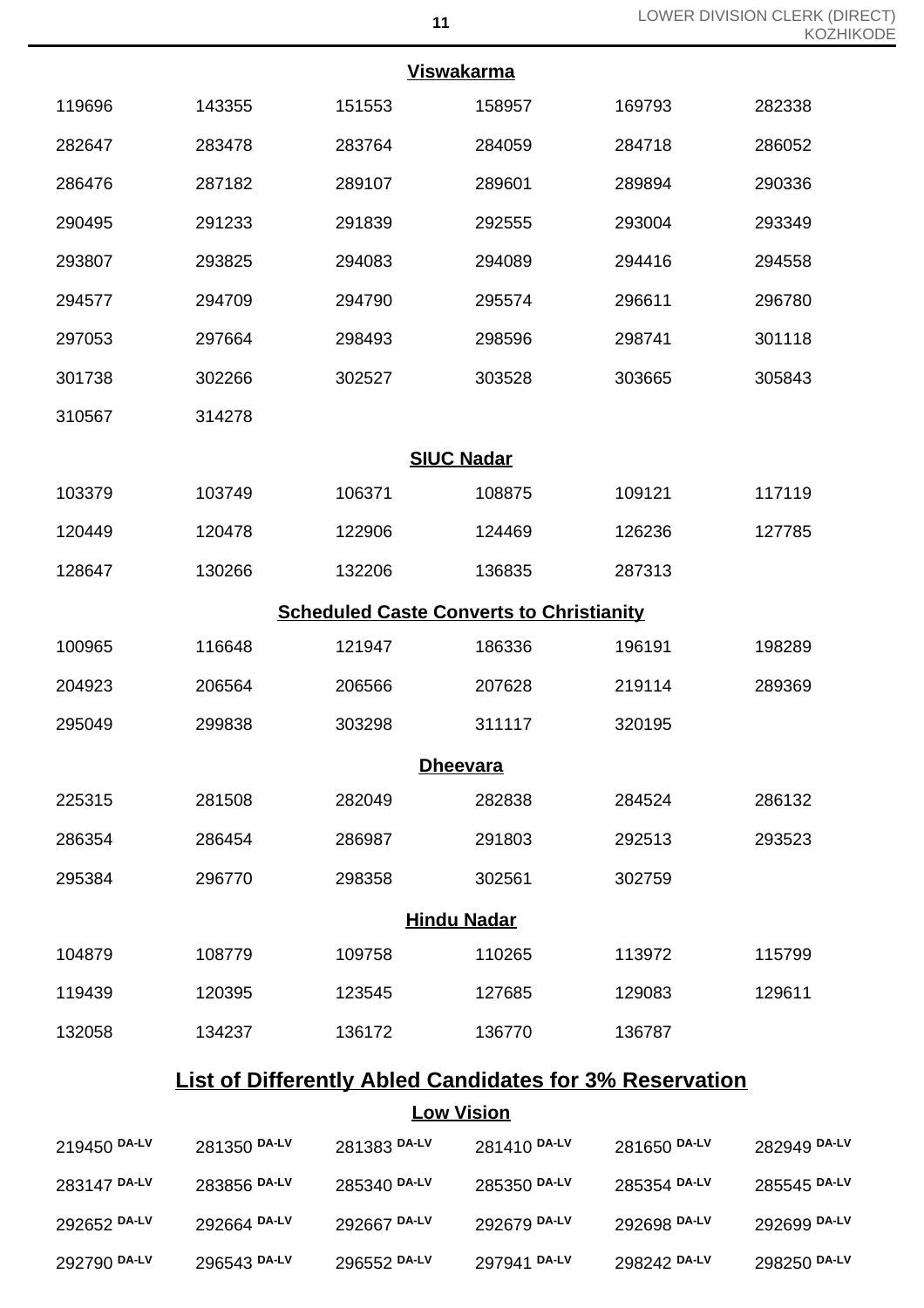|                                              |                 |                 |                 |                 | ▎▎◡▃▏▏▏▏ヽ◡▎     |  |  |  |
|----------------------------------------------|-----------------|-----------------|-----------------|-----------------|-----------------|--|--|--|
| 298844 DA-LV                                 | 298846 DA-LV    | 300049 DA-LV    | 300244 DA-LV    | 300856 DA-LV    | 324429 DA-LV    |  |  |  |
| <b>Hearing Impairment</b>                    |                 |                 |                 |                 |                 |  |  |  |
| 101815 DA-HI                                 | 126224 DA-HI    | 199995 DA-HI    | 207879 DA-HI    | 281367 DA-HI    | 281405 DA-HI    |  |  |  |
| 281414 DA-HI                                 | 281648 DA-HI    | 281951 DA-HI    | 282738 DA-HI    | 282749 DA-HI    | 282938 DA-HI    |  |  |  |
| 282939 DA-HI                                 | 283545 DA-HI    | 283556 DA-HI    | 284250 DA-HI    | 284256 DA-HI    | 284842 DA-HI    |  |  |  |
| 292641 DA-HI                                 | 292656 DA-HI    | 292678 DA-HI    | 292691 DA-HI    | 292724 DA-HI    | 292738 DA-HI    |  |  |  |
| 296341 DA-HI                                 | 297455 DA-HI    | 297457 DA-HI    | 297640 DA-HI    | 298845 DA-HI    | 300549 DA-HI    |  |  |  |
| <b>Locomotor Disability / Cerebral Palsy</b> |                 |                 |                 |                 |                 |  |  |  |
| 281346 DA-LD/CP                              | 281348 DA-LD/CP | 281368 DA-LD/CP | 281396 DA-LD/CP | 281949 DA-LD/CP | 282250 DA-LD/CP |  |  |  |
| 282743 DA-LD/CP                              | 282747 DA-LD/CP | 282756 DA-LD/CP | 283841 DA-LD/CP | 284052 DA-LD/CP | 284543 DA-LD/CP |  |  |  |
| 284547 DA-LD/CP                              | 284851 DA-LD/CP | 285154 DA-LD/CP | 285341 DA-LD/CP | 285544 DA-LD/CP | 292748 DA-LD/CP |  |  |  |
| 292778 DA-LD/CP                              | 296838 DA-LD/CP | 296847 DA-LD/CP | 297955 DA-LD/CP | 298239 DA-LD/CP | 298251 DA-LD/CP |  |  |  |
| 298254 DA-LD/CP                              | 298257 DA-LD/CP | 298841 DA-LD/CP | 300248 DA-LD/CP | 300250 DA-LD/CP | 300850 DA-LD/CP |  |  |  |